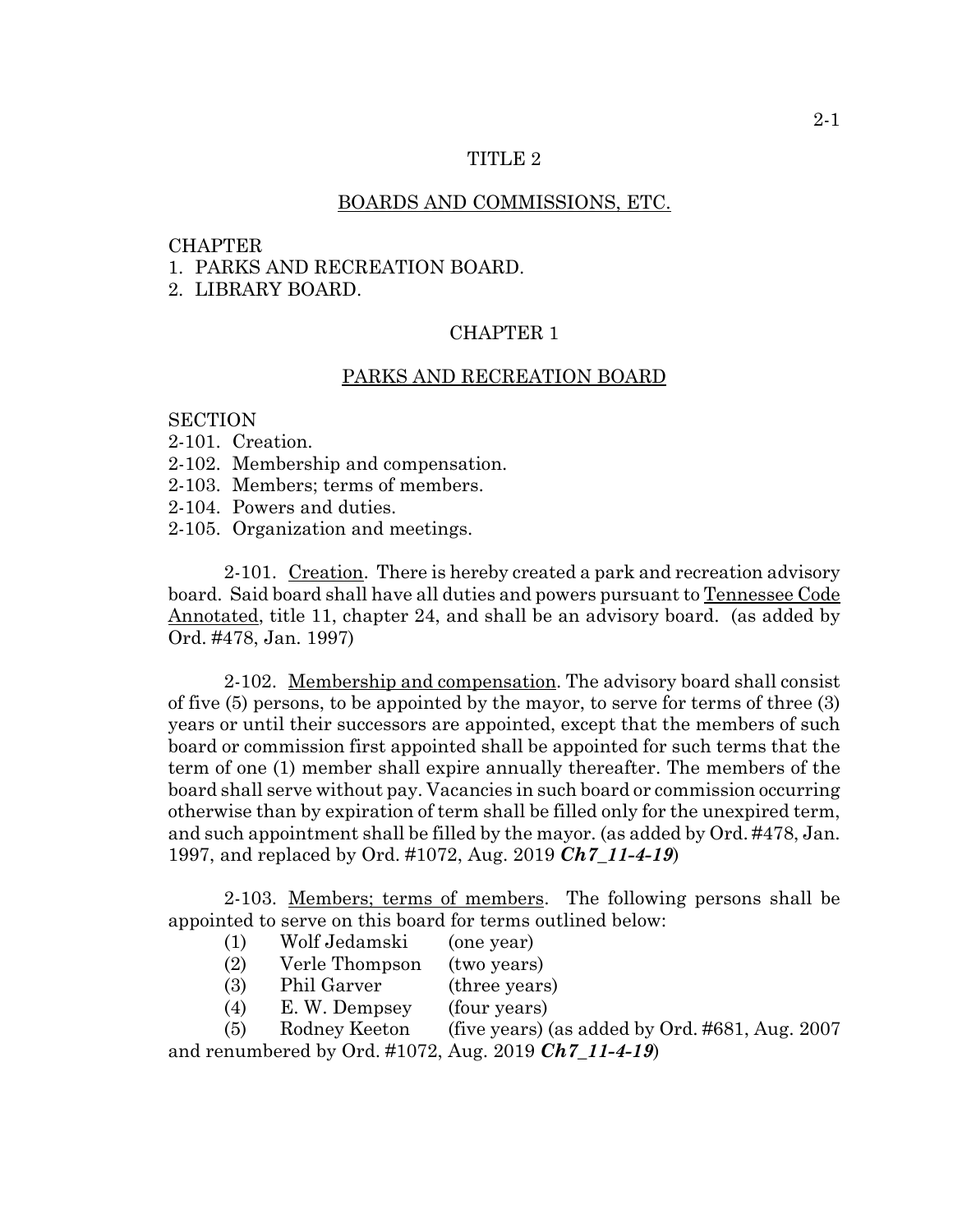2-104. Powers and duties. The board shall study the operation and maintenance of city parks, the development of future sites, and other matters relating to the establishment and maintenance of the city's recreation systems and facilities. The board shall not be responsible for the supervision of staff, the hiring or dismissal of staff, the expenditure of public funds or the promulgation or enforcement of rules and regulations governing parks and recreation facilities or programs. However, the board may advise the city commission on any of these matters and act on behalf of the governing body, on a case by case basis, if so authorized by the city commission. (as added by Ord. #681, Aug. 2007, and renumbered by Ord. #1072, Aug. 2019 *Ch7\_11-4-19*)

2-105. Organization and meetings. The board shall elect from its voting members a chairman, a vice-chairman, and a secretary. The terms of office shall be for one (1) year with eligibility for re-election. The board shall adopt rules, regulations, and by-laws for the performance and discharge of its duties and objectives. All officers, departments, committees, boards, and commissions of the city shall render reasonable and necessary assistance to the board. The board shall meet in regular session at least four (4) times a year, but may meet more frequently as necessary. Called meetings of the board shall be determined by the chairman or a majority of the voting membership. Notice of and conduct of said meetings shall be in accordance with the requirements of Tennessee Code Annotated, § 8-44-101, et seq. (as added by Ord. #681, Aug. 2007)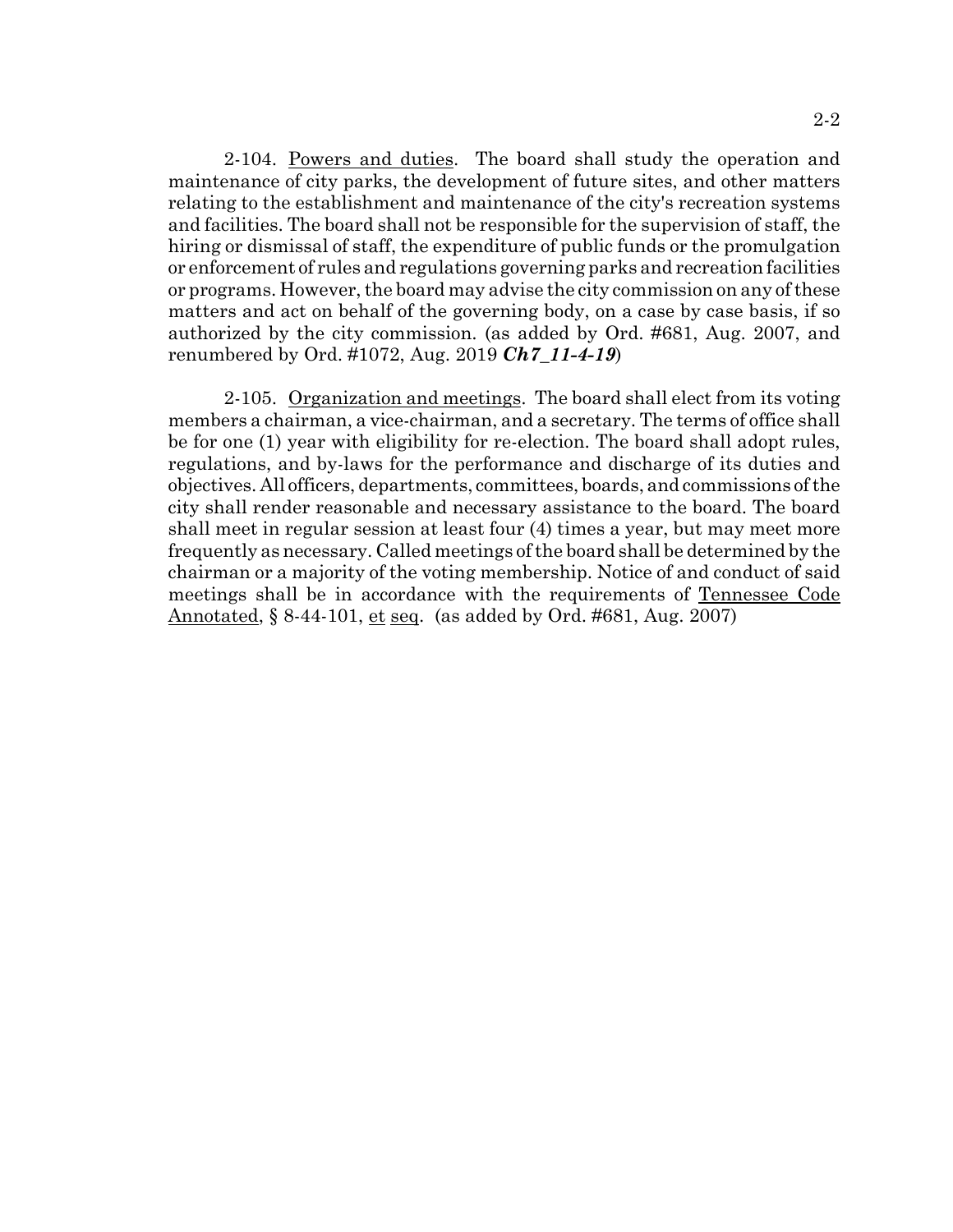#### CHAPTER 2

#### LIBRARY BOARD

## **SECTION**

- 2-201. Library board established.
- 2-202. Appointment and tenure of members; filling vacancies.
- 2-203. Removal from office; filling of vacancies.
- 2-204. Powers and duties of the library board.
- 2-205. Use of library.

2-201. Library board established. There is hereby established a library board which shall consist of seven (7) members, who shall serve without compensation. (as added by Ord. #782, Sept. 2011)

2-202. Appointment and tenure of members; filling vacancies. Three (3) members of the library board shall be appointed by the city commission for one (1) year, two (2) for two (2) years and two (2) for three (3) years, and their successors for a term of three (3) years. Not more than one (1) city commissioner shall serve on this board. Not more than five (5) of the members shall be of the same sex. Five (5) of the seven (7) members shall be City of Collegedale residents. Vacancies in the library board occurring otherwise than by normal expiration of a term shall be filled by the city commission for the unexpired portion of the term. (as added by Ord. #782, Sept. 2011)

2-203. Removal from office; filling of vacancies. Any member of the library board may be removed from office by majority vote of the city commission for failing to attend meetings of the board, for any other neglect of duties as such member or for any misconduct in office. (as added by Ord. #782, Sept. 2011)

2-204. Powers and duties of library board. The members of the library board shall organize by electing officers and adopting bylaws and regulations. Subject to any contract the city manager has recommended and the city commission has approved with a private contractor for the administration of the library, the board has the power to direct all the affairs of the library, including making and enforcing rules and regulations. Such board may receive donations, devises and bequests to be used by it directly for library purposes. The library board shall furnish to the state library agency such statistics and information as may be required, and shall make annual reports to the city manager who will forward the same to the city commission. Annually, in concert with any private contractor administering the library, the library board shall submit a budget to the city manager who shall evaluate the same and forward it to the city commission with his recommendation. All city tax funds and appropriate fees for library purposes, whether raised by bonds or taxation, shall be held by the